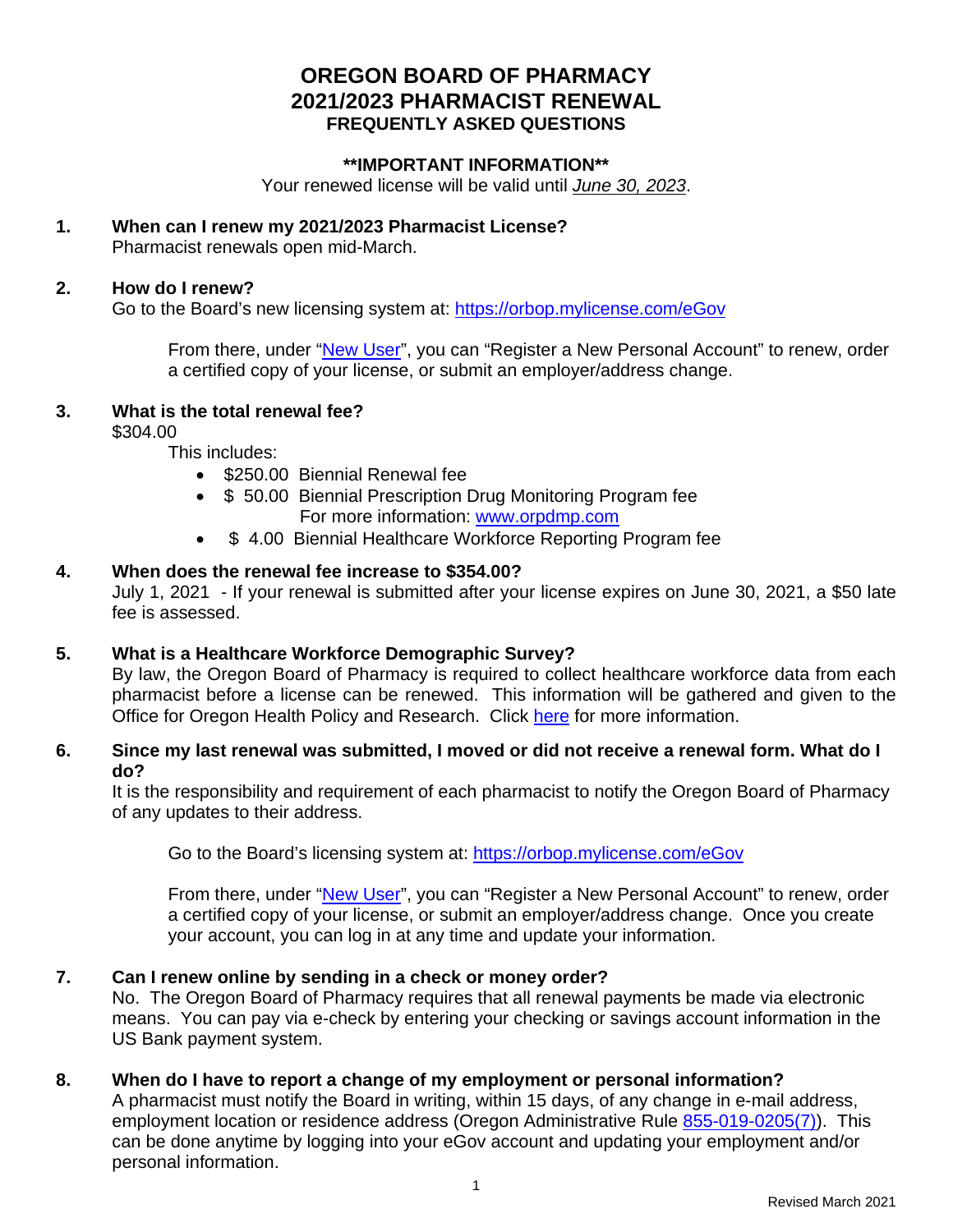## **9. How do I know if my license was renewed?**

You can check the status of your license at any time at: [https://orbop.mylicense.com/verification.](https://orbop.mylicense.com/verification)

If your expiration date shows 06/30/2023, your license has been renewed and you should receive your license by mail soon.

#### **10. How many hours of Continuing Education do I have to complete for this renewal period.**

30 hours of CE must be completed from July 1, 2019 through the date you submit your renewal. You will need to complete a **minimum of 30 hours of CE** which must include:

- $\checkmark$  2 hours of Pharmacy Law
- $\checkmark$  2 hours of Patient Safety or Medication Error Prevention
- $\checkmark$  26 hours of your choice of relevant pharmacy CE or Board approved on-site training

\*If you have more than 2 hours in either of the categories listed above, you may count those hours toward the remaining 26 "other" hours. The Oregon Board of Pharmacy recognizes CE that is ACPE accredited as well as those that have been approved by the Board.

Please take the time to check your certificates to verify that you have the required number of hours and that the ACPE or Oregon Board of Pharmacy approval is listed.

You may apply to have CE approved by the Board by completing and submitting an application on the Board [website.](https://www.oregon.gov/pharmacy/Pages/Continuing-Education-.aspx) For Board approved CE to apply to license renewal, approval must be received prior to submitting your license renewal.

Please note: The Oregon Board of Pharmacy performs random CE audits. If selected, you will be required to provide proof of CE completed from July 1, 2019 through the date you submit your renewal. CE is required to be completed prior to renewing your license. If you are audited and it is found that you did not complete the required Continuing Education prior to renewing your license, **a case will be assigned, presented to the board for deliberation.** 

## **11. Should I submit my CE to the Board?**

Please do not submit your CE to the Board unless you receive an audit notice via email after the renewal that requests proof of CE. If you are selected for audit, the letter will include instructions for submitting your CE.

The Oregon Board of Pharmacy utilizes the **NABP's CPE Monitor program** to audit continuing education. This is not a requirement at this time; however, the use of the NABP CPE Monitor for tracking your continuing education may avoid the need to provide additional documentation to the Board when you are audited.

## **12. I am an Oregon Preceptor. How do I renew my license?**

Check the group renewal option when completing the online renewal.

## **13. I recently had a name change. How do I report this to the Board?**

The Board requires two documents that verify that your name has been legally changed, along with the name change form found on the Board's website.

Documents accepted include copies of Marriage Certificates/License, Divorce Decrees, or Court Documents showing your name has been legally changed **AND** a copy of your state issued driver's license or Social Security Card that verifies your new name.

## **14. Between my last pharmacist renewal and this renewal cycle, I was in trouble with the law. What do I do?**

If you have been arrested or cited for violations of the law other than simple traffic infractions such as speeding or parking tickets, you must provide the following items: